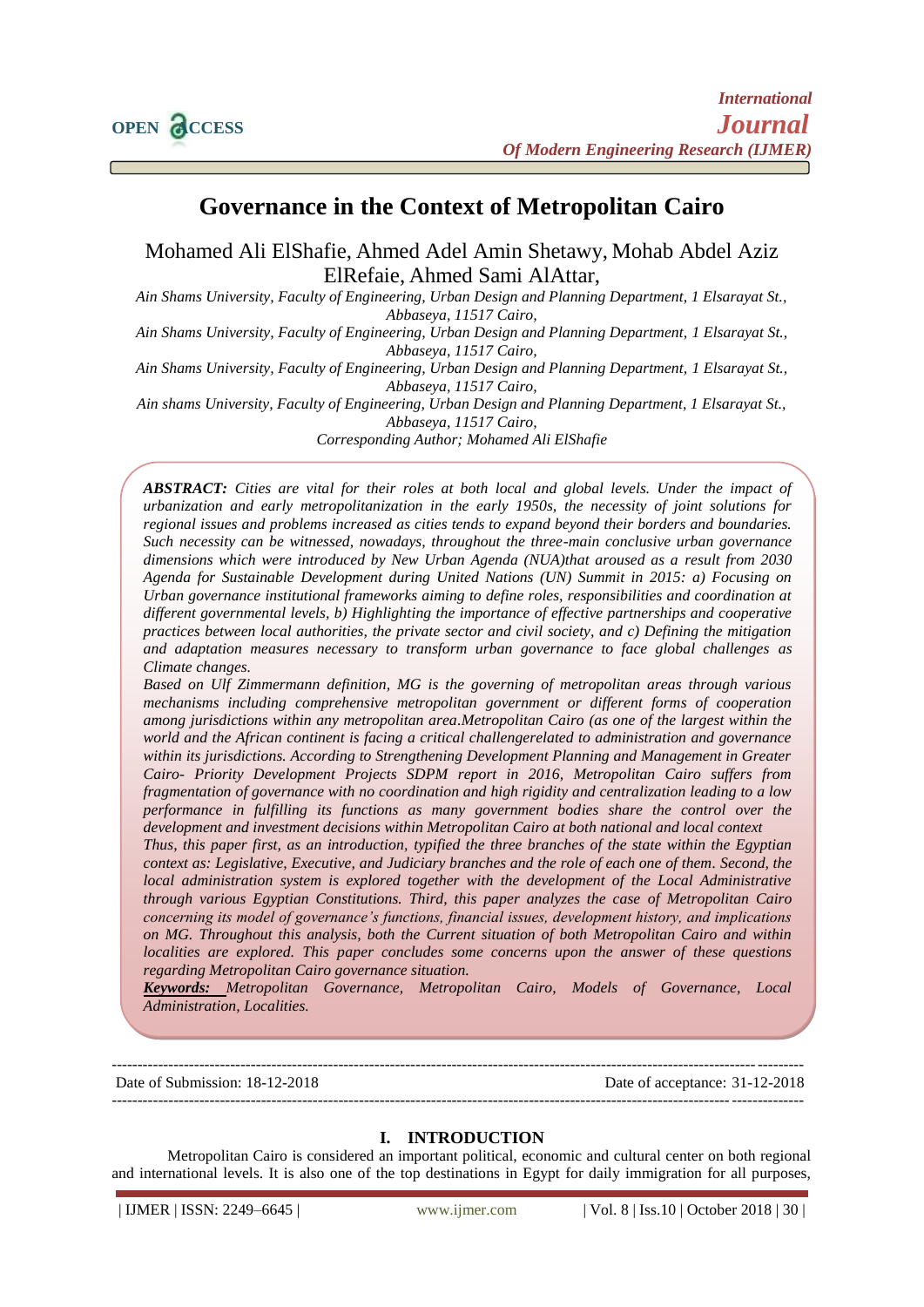such as work, education, trade, tourism, shopping. Besides, within Metropolitan Cairo lies almost all the ministries and authorities.Metropolitan Cairo falls under three equally powered governorates (Cairo, Giza and Qalyubia). Likewise, The New Urban Communities Authority, the General Organization for Physical Planning and many ministries and other central government bodies have direct and indirect impact on issues of administration and urban development within the jurisdictions of such huge Metropolitan causing a great confusion regarding the urban Governance issues [1].

# **II. THE EGYPTIAN CONTEXT**

This paper introduces the Egyptian state typology as three different branches; Legislative, Executive, and Judiciary branches, besides local administration that encompasses Executive leaderships and both Local Popular and Executive Council (See Figure 1.1).



#### Fig**. 1-1**: Typology of State in Egyptian Context

#### **A. Legislative Branch**

The Parliament is the state's legislative branch. It approves the general policy, new laws, General budget and development plans. Currently, it is made up of 444 directly elected members and a maximum of 10 members appointed by the President. The Parliament serves for a term of four years [2].

#### **B. Judiciary Branch**

The Constitution provides an independent judiciary and forbids interference by other authorities in the exercise of judges' judicial functions. In addition, the judiciary authority is exercised through four categories of courts of justice: The Supreme Constitutional Court, which is the highest judicial body, the Court of Cessation, the seven courts of Appeal in the various Governorates, and the Summary Tribunals in the districts [2].

#### **C. Local Administration**

In Egypt, the administrative system refers to three main branches (See Figure 1.2) [2], [3], [4]. The central apparatus of ministries, Public enterprises administration, (Law 203/1991), Local Administration: the local units at sub-national levels.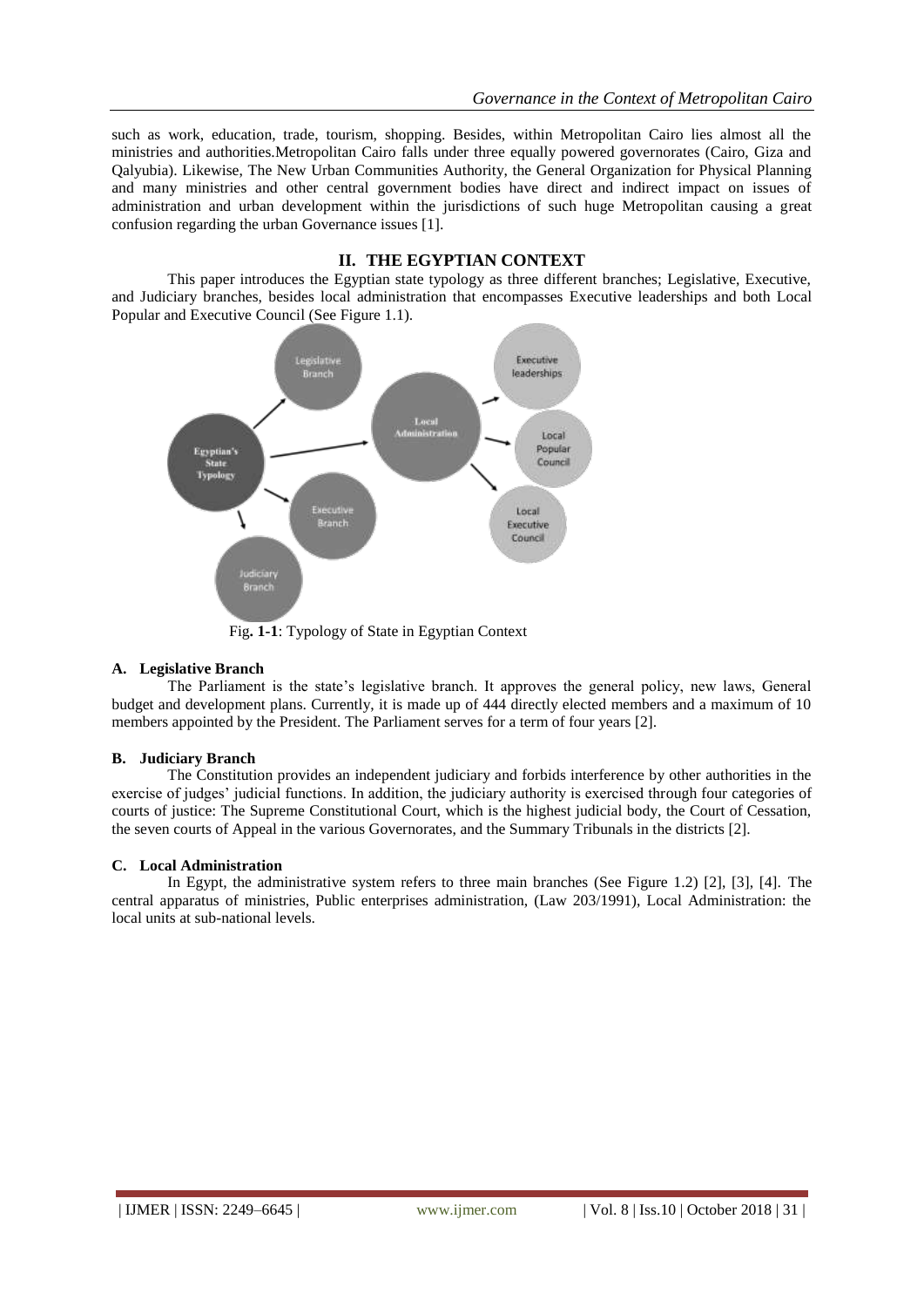

**Fig. 1-2:** Administrative System main branches in Egyptian Context

Whereas, Under Law 43 of 1979, local administration is organized based on 3 subnational levels including: the governorate, the city (as well as markaz, or regions, for rural governorates), and city districts (or villages, in the case of rural governorates).

First Sub-National Level: It includes 27 governorates created by decision of the President of the Republic. Governorates are either fully "urban" or a combination of "urban" and "rural". The Main difference between these types of governorates is in the lower levels of administration.

Second Sub-National Level: in this level, fully urban governorates are divided into districts and have no "Markaz". While other governorates are divided into "Markaz" which include a capital city, possibly other cities and a group of villages (Villages are the smallest local units in rural communities).

Third Sub-National Level: this level focuses on Cities which exist in all governorates. A City encompasses a number of districts if necessary (Districts are the smallest local units in urban communities). However, District may be divided into "Sectors" and number of "Sheyakha" (a sub-district neighborhood).

Nevertheless, The Egyptian administration is formulated as a strong hierarchical vertical structure. At each level of this structure, there is a governing structure combining representative councils and government-appointed executive bodies. In other words, each local administration unit operates with two councils: Constitutionally established Local Popular Council sometimes called Elected People's Council (EPC) and Centrally appointed local Executive Council

Furthermore, the Executive leaderships are appointed by the central Government which represents the following Principals: Governor (El-Mohafeez), Markaz Principal (Ra'ees El-Markaz), City Principal (Ra'ees El-Madeena), District Principal (Ra'ees El-Hayee) and Village Principle (Ra'ees El-Wehda El-Mahalya).

## **D. The Legal state**

Reformation of local system have taken place under a constitutional reformation attempts to the efficiency and effectiveness of the local system[5], [6], [7]: these attempts started with Constitution 1923 where a chapter about local system was introduced. The section was entitled "Political Powers" with title "Councils of Directorates and Municipal Councils". There were two articles only a) one dealt with the administrative division of the localities, which included the directorates, cities and villages and granted its legal personality while b) the other article introduced the arrangement of the boards of directorates and municipal councils, their terms of reference and relations with various Government agencies.Following, in 1930 Constitution, there was no changes only the position of the two articles has been moved to chapter V, under the title "Boards of directorates and municipal councils".The 1956 Constitution. contained ten articles for the local system dealt with the same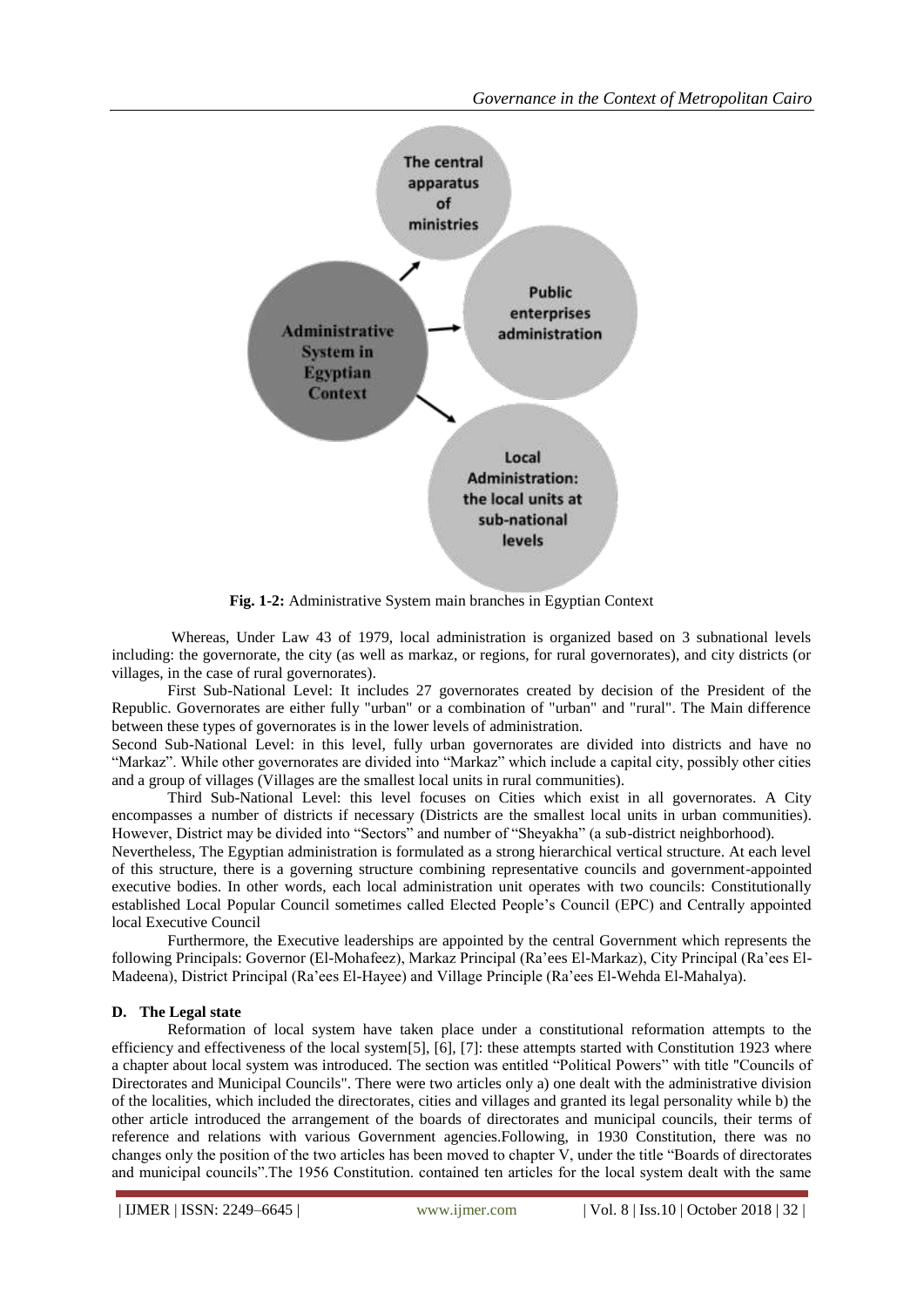items in the previous Constitution.The 1964 Constitution witnessed the reduction once again of articles into two: a) Article (150\1964): The Republic shall be divided into administrative units, each of which may have a legal personality in accordance with the law, and b) Article (151\1964): The representative bodies of the administrative units shall be responsible for all the units that represent them and contribute to the implementation of the general plan of the State. It may establish and manage facilities, economic, social and health projects, as set out in the law.

In 2011 Constitutional Declaration, based on the results of the constitutional referendum held on 19 March 2011, a decision to dissolve of the Local Popular Councils was taken without considering the legal rules governing such procedure or even the appointment of temporary popular councils.

The attempt took place in the 2012 Constitutional introduced an independent chapter for local administration, containing ten articles (183 to 192), beside article (233). The 2012 Constitution statedin Article 142\2012 that the President of the Republic may possibly delegate some of his powers to the Governor. Besides, Article 192\2012is related to the non-permissibility of dissolving the local popular councils by a comprehensive decision. Article 187\2012is related to the method of selection of governors and the heads of the administrative units leaving it to the law. Article 188\2012 is related to the representatives who are members of the executive local authorities, they shall have the membership of the councils without having a countable vote.

The 2014 Constitution which included the following articles related to local administration:Nine articles (175 to 183),Article 148 on the authorization of the President of the Republic to authorize some of its powers to Governors, and Article 242 of the transitional provisions for gradual implementation in five years rather than ten (as in the previous 2012 Constitutional Modification).El-Ezbawy claims that 2014 Constitution has some serious defects as in Article 180\2014 where the Popular councils did not have any role in the preparation of the local development plan but observation of the plans' execution and providing "Questioning" only as a tool for observation on the executive authorities. Such defects affect the role of Popular Councils, hinder performing its job, weaken public interest and the gradual transfer of power to these councils [8]. Nevertheless, until the publish of this paper the Local Councils in Egypt still in the state of dissolution since 2011.

## **III. THE METROPOLITAN CAIRO CONTEXT**

Regarding Local Governance/Administration within the context of Metropolitan Cairo, experts, academics and practitioners claim that the local government in Metropolitan Cairo, generally in Egypt, is often seen as "crisis management" [9].This paper tends to investigate Metropolitan Cairo relying on answering the following concerning Metropolitan Cairo adopted from Andersson work on Metropolitan Areas [10]: a) what is the functional institutional arrangement? b) How is it financed? c) How did the MG arrangement get established? d) what is the implications on MG?

## **A. Functional Institutional arrangement within Metropolitan Cairo**

There are three governorates struggling within the jurisdictions of Metropolitan Cairo: Cairo, Giza and Qalyubia Governorate. There are several overlapping administrative bodies exercising different sources of authority and relations with the governorates as[11]: Local Popular and Local Executive Councils at three different levels (Governorate, City and District Level), Governor for each Governorates, Deputies for each of the governors (Cairo's Governor has four deputies for the four sectors of the Governorate North, South, East and West), and Several Directorates (about 14 Directorates) working within jurisdictions of each governorate: Manpower & Immigration, Endowments, Real Estate Taxes, Supply and Internal Trade, Organization and Administration, Health, Agriculture, Social Solidarity, Veterinary Medicine, Roads and Transport, Culture, Education, Housing and Utilities, and Youth and Sports. Also, there are several companies that varies according to each governorate, examples:Greater Cairo Water Company, Greater Cairo Sanitation Company, North Cairo Electricity Distribution Company, South Cairo Electricity Distribution Company, Cairo Electricity Production Company. Additionally, there are several organizations/authorities that varies in relation according to each governorate, examples:General Authority for Educational Buildings, General Authority for Health Insurance, General Authority for Cairo Cleaning and Beautification, General Authority for Giza Cleaning and Beautification, New Urban Communities Authority, Public Transport Authority, National Postal Authority, and Adult Education Authority.

However, the existing of all these bodies, experts and academics/practitioners claim that the local government in Metropolitan Cairo, generally in Egypt, is often seen as "crisis management". Metropolitan Cairo witnesses' difficulties in accomplishing or lunching tangible projects or even initiating processes or transformational strategies. Such difficulties are related to lack of the inter-agency coordination as a constant drawback between governorates, service authorities, principle ministries and the civil society [9].

Rana Khazbak claims that there is no local governance in Metropolitan Cairo since it can be considered closest to the mayor-council system as the local executive branch is selected by the central government not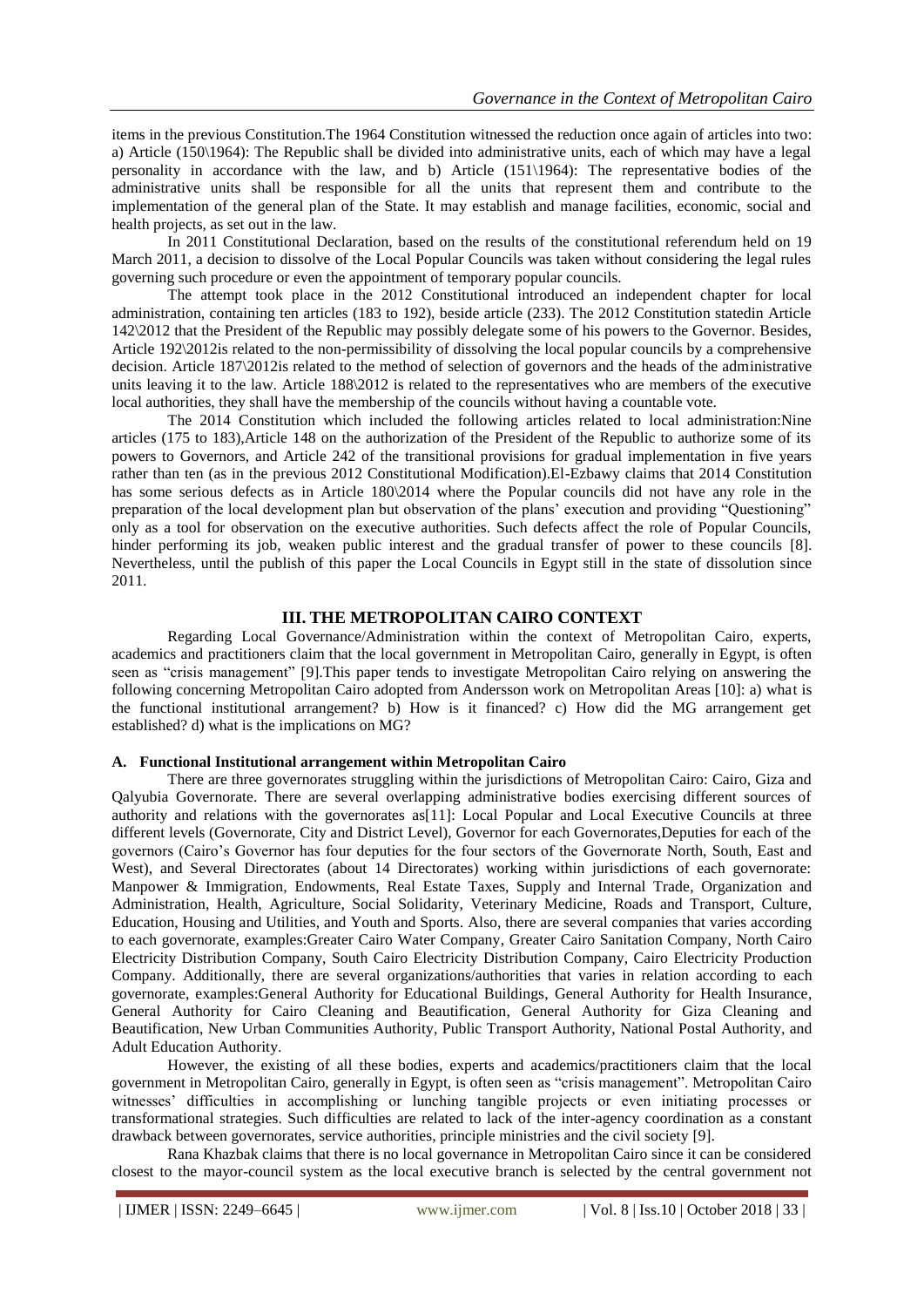through public vote [12]. Likewise, Sarah ben Nefissa stresses that Cairo citizens have an institutional and formal problem concerning the management of their city. There is an institutional impermeability between the residents of Metropolitan Cairo and the administrative organizations [13]. EmanMarei argues that despite the importance of the role played by the localities, the follower of their roles believes that localities have lost their ability to manage facilities and services. Localities reached a deterioration and corruption high level leading to their loss of public support and loss of any society support for the government's policies [14]. Additionally, Center for International Private Enterprise (CIPE) shares same opinion that localities in Egyptian context generally and Metropolitan Cairo specifically face huge obstacles related to serving their residences. Localities require transformation from its current state to become a democratic system able to provide a real opportunity for its residents to participate in various management process as managing local public utilities/services and draw up policies to face problems of their local community [15]. Andersondescribed Metropolitan Cairo as an example for highly centralized governance framework. Anderson continued that it is with no formal, operating mechanism where decision-making (regional and local scale) is highly centralized laying in the hands of national government [10].

## **B. Financial issues within Metropolitan Cairo**

The Egyptian national government started the implement processes for planning decentralization sine fiscal year (2008/09). It initiated the reformulation process through changing to the implementing of the National Program for Decentralization [3], [5], [16].

According to Radwan, there are five basic programs in such change that need adequate funding to achieve the ambitious plans of the local governmental units: a) Electricity Program: supply of electricity networks - lighting equipment, b) Road and Transport Program: construction of roads - paving - tunnels - Bridges and ferries - creating parking spaces, c) Environment Improvement Program: Cleaner and Waste Management - Sponsorship Coverage And banks – gardens, d) Security, Fire and Traffic Program, and e) Strengthening Local Units Program: Women's Development - Health Services, Educational, cultural and social strengthening the needs of the units [5].

Concerning Localities, beside that from national government, there are some local Financial resources under the control of the Executive Council and Local Popular Council at various subnational levels of local administrative system. First, the general budget is a financial document that covers all government revenues and expenditures during a fiscal year and reflects the main policy of the national government. As defined by the Public Budget Law No. 53 of 1973 and modified by Law No. 87 of 2005:

**"The General Budget is the annual financial program of the economic and social development plan set by the state government to achieve its multiple objectives in the economic and social fields".** Second, there are some other resources of financing identified as follows [5]:

a) Shared resources with other governorates which includes the governorate share in the additional tax on Movable Values tax and Commercial / Industrial Profits tax. Although, the governorate has the right to keep Half of these taxes while the other half is deposited in the Shared Resources Balance.

b) Resources for the governorateincluding 1) one-quarter of the original tax revenue assessed on agricultural Lands as well as one-fourth of the additional tax revenue on the tax of the agricultural Lands within the jurisdictions of the governorate, 2) taxes and fees applied on cars, motorcycles, vehicles, bicycles and transportation means licensed by the governorate, 3) proceeds of the investment of the governorate funds and the revenues of the facilities that is managed by the governorate, 4) taxes and other local nature charges imposed in favor of the governorate, 5) government subsidies, and 6) donations from foreign bodies or persons (only those approved by the Prime Minister).

c)Local Popular Council is responsible for the distribution of its share of the resources referred in the previous two items. The Local Popular Council possess the right to decide how to distribute its share of resources and the ratios in respect to the circumstances and needs of each Local unit within its scope of competence.

d)Local Popular Council at Governorate Level shall establish an account for services and local development whose resources shall consist of the following: 1) charges imposed by the local Popular Council for the benefit of this account, 2) profits of the productive projects financed by the same account, 3) donations approved by the Local Popular Council for the favor of this account, and 4) 50% of the increase in local resources more than that in the general budget.

Additionally, such account (after the approval of the Local Popular Council) is used to 1) financing local production projects and services according to a local plan distributed and approved within the framework of the general plan of the state, 2) completion of the projects included in the general plan, which does not suffice the financial allocations listed in the budget for completion, 3) establishment of Self-supporting projects, 4) raising the performance of local public services, and 5) Financing urgent Public Services Projects.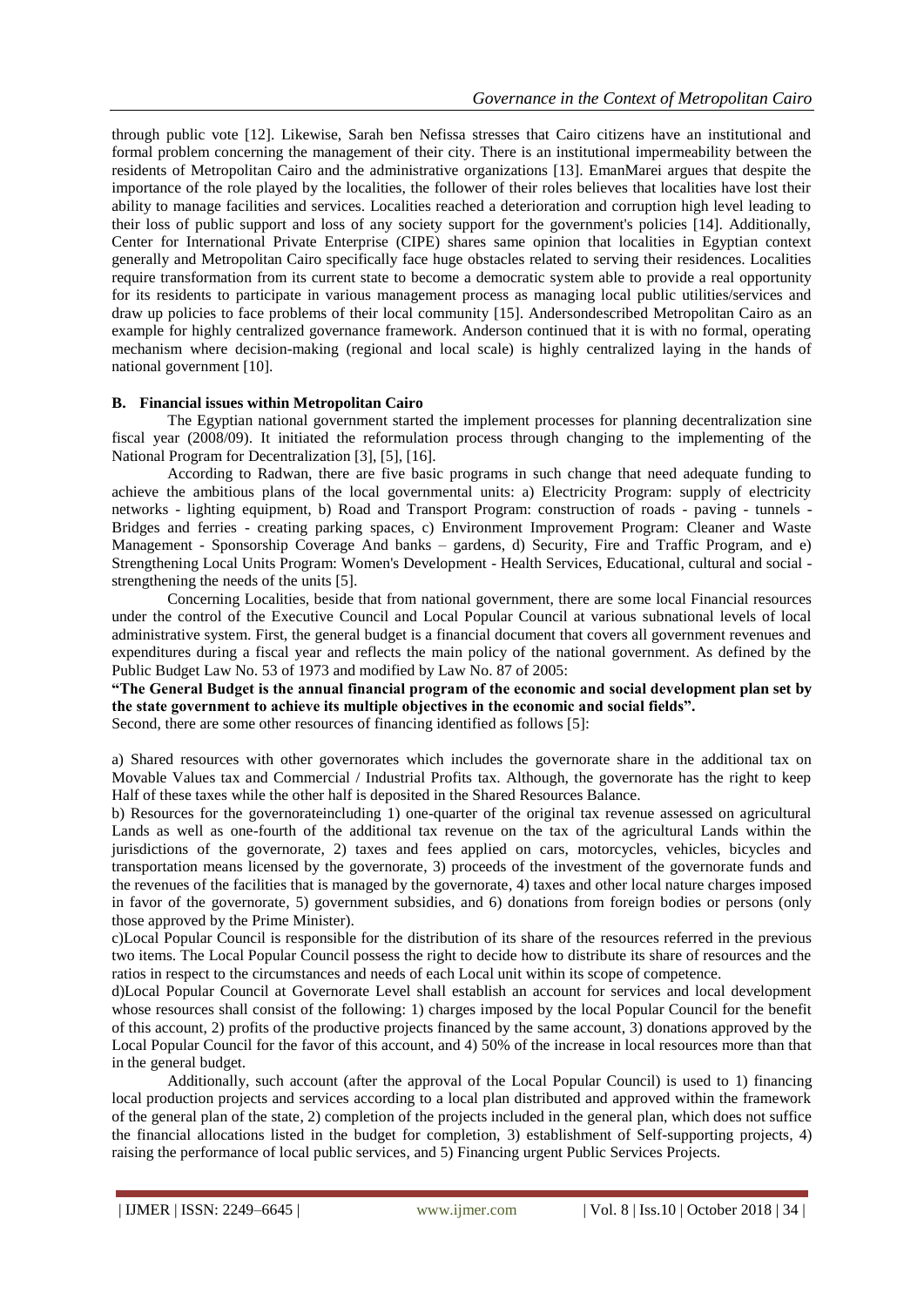# **C. History of metropolitan governance within Metropolitan Cairo**

Through history, there was some attempts to formulate an umbrella entity to govern Metropolitan Cairo. First, "Higher Commission for the Planning of Cairo" created in 1965 followed by "High committee for regional planning created 1979. Although both have no effective power only the power to generate proposals [17]. Following, the Article 8 in Law 43/1979 allowed the establishment of a Regional economic committee for each Economic Region "Supreme Committee for Regional Planning". The members of this Committee include:a) the Governor of one of the Governorates forming the Economic Region as the Head of the Committee. Nevertheless, the presidency which shall be alternately each year among governors from the governorates constituting the region, b) the other Governors of the other three Governorates, c) The Heads of the different Local Popular Council, d) Head of the Regional Planning Commission/Authority as the secretary general of the Committee, e) Representatives for competent ministries.

This Committee is assigned for: coordination between the governorates within the Region, approving the priorities of Development, following-up and Monitoring the Regional Development Plans, studying and Approving any Modification in the Regional Development Plans, and carrying out various studies and researches to set out the Regional natural and human resources.

Additionally, according to Law 43\1979, Committee's recommendations shall be delivered to the Supreme Council for Local Administration.Supreme Council for Local Administration was firstly named "Council of Governors" then changed to "Supreme Council of Local Administration" in Law 50 / 1981. This Supreme Council includes the Following members: a) The Prime Minister (Head of the Council), b) Minister of Local Administration, c) All the Governors of every governorate in Egypt, d) The Heads of the Local Popular Council at Governorate Level Only.

This Supreme Council is assigned for: reviewing all what is concerned with local administration system and regarding the support, evolution, laws proposals, regulations and decrees having effect on the local society.

## **D. Implications of Metropolitan Cairo Case Study on Metropolitan Governance**

Experts, academics, practitioners and stakeholders share an opinion about the status of local government that there are problems and challenges facing the Local Government and its structure. Some of them agree that the state government is responsible for it while other problems are under the responsibility of the localities themselves and the informal actors such as: political parties, interest groups and the media.

Mr. Mohamed Abdel Zaher – former Governor of Qalyubia and Alexandria – stressed that the dilemma of the power to rule within the local government (Is it the appointed governor or the elected council?) needs to be settled once and for all before further steps of decentralization and democratization take place. He also insisted that there is a growing need to undertake various reform processes, institutional changing and decentralization to empower local governments. besides, he opposed the idea of the existence of Unified Laws (such a "Unified Building Law 119/2008) claiming that such laws support the Centralization and inequity.

Additionally, Dr. Nihal El Megharbel stated that although there is a promising legal framework introduced by 2014 Constitution, there are still no improvement in the Local administration laws that reflects such enhancement. She clarified that Local administration is facing several challenges that can be classified into: a) Legal Issues, b) Institutional arrangements issues and c) Fiscal Issues. She added that reformation process should include some other laws (as those related to Urban Planning and Taxation) to grantee a proper support for decentralization processes.

Dr. Nehal also mentioned that measuring the performance of Local units within the local administration system depends only on physical indicators concerning quality and efficiency of services delivery while other indicators as unemployment rates or amount of foreign investments are usually mistreated leading to one of the main obstacles facing Local Economic Development in Egypt.

Furthermore, David Sims highlighted that Metropolitan Cairo requires an Umbrella authority (at the Metropolitan Scale) to govern such large agglomeration like the case of Greater London Authority or the case of Istanbul. On the other hand, Dr. Mahmoud Sherif insisted on the fact that Metropolitan Cairo is currently hardly administered. He gave an example for the lack of clear domain for each service provided to the citizens, i.e. in transportation sector, there are two entities serving the same domain. In addition, he underlined that ruling such a large agglomeration needs to clearly define the boundaries, Powers and authorities. He added that many attempts took place including the formulation of a Council joining the three governors. Though such Council met only once to negotiate means of coordination between the three governorates, it ended with each governor highlighting the problems within his governorate.

Concerning the issue regarding the empowerment of civil society to carry out its role, Dr. Sherif insisted on the necessary of involving civil society as a sector lying between that of the government and both the non-profit and the private sectors. He stated that a democratic mechanism must exist to ensure the involvement of society in Decision-making process.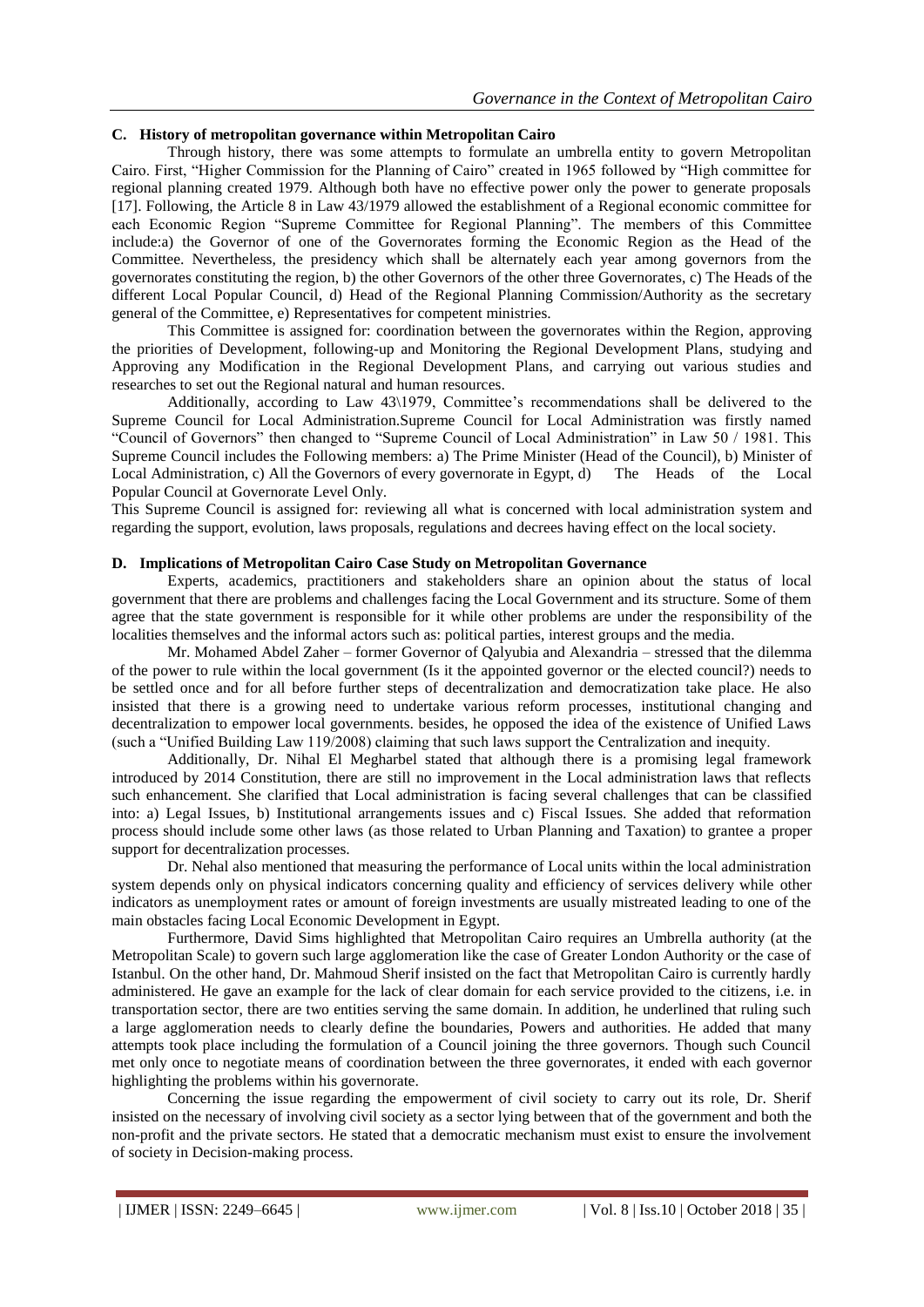Besides, Dr. Khaled Zakaria, Ex-Governor of Giza, insisted on the fact the major problem facing the three governorates formulating Metropolitan Cairo is the lack of any tangible coordination between them on strategic or development planning processes while there are resources and facilities that inter-related among the three governorates. He stated that citizens must take part in the development of their metropolitan area since the government alone cannot carry out such role.

# **IV. RESULTS AND DISCUSSION: CONCERNS REGARDING METROPOLITAN CAIRO CASE STUDY**

Based on the previous discussion and exploration of the organizational structure for Metropolitan Cairo, this research points out the following concerns about vertical relations, horizontal relations, the relation with local communities, decentralization and financing issues as following:

First, concerning the vertical relations, according to this paper observation for Localities' organizational structures (either at governorate level or district level), it is found that these structures are rigid without any evidence of innovation. In simple words, all the structure at governorate level (the three governorates) are almost identical and the same thing for the district level. Such observation may relate back to the Central Authority for Organization and Administration (CAOA). According to the official website of the Authority, one of the core responsibilities of the Authority is:

**"The establishment of the new organizations as well as the formulation of the organizational structures, study the reorganization proposals prior to their adoption by the competent authority. It gives an opinion up on the regulations related to the conduct and organization of work, providing technical opinion and providing assistance in the organization processes, simplifying procedures and improving the level of performance of government services".**[18]

Such core responsibility shows clearly the solid Centralization and rigidity of organizational structures for the various units of administration of the Local Administration/Government system in the Metropolitan Cairo.

Second, concerning the horizontal relations, Likewise, the structures of the various units of local administration within Metropolitan Cairo show no tendency toward establishing coordination as if each structure is working in an isolated island. Besides, it is clear enough why it is difficult to coordinate plans and policies for the whole Metropolitan area, as the three governorates share powers up on the Metropolitan area of Cairo without any Umbrella organization with effective power. Additionally, Cairo Governorate is the only governorate that is fully within the borders of Metropolitan Cairo Area, while the other two governorates have other villages and desert settlement to administrate out of the border of the Metropolitan Cairo. Such obscure situation led to a hidden struggle between the governments at the same level at one side and the higher levels of Governments (both that at the Governorate Level and Central government) on the other one concerning plans, finance and services.

Third, concerning Local Communities, the administration organization of Metropolitan Cairo is complicated as stated byMinistry of Planning, Follow-up and Administrative(MPMAR): the Administrative/Organizational structure in case of Egypt is facing weaknesses and drawback aspects that can be highlighted in the following points: a) Complexity of the organizational structure, b) Employment inflation and low productivity, c) Lack of transparency and accountability and the spread of corruption, d) Existence of Plenty of legislation and its amendments and conflicts, e) Rigid and severe Centralization with deterioration of the Service Delivery Status, and f) Weakness in the process of management of the State-Owned Assets and enterprises [19].

Fourthly concerning decentralization Efforts, it is obviously not currently applied in the areas of Planning, Decision-making or Fiscal Issues. It is foreseen that decentralization is relatively low especially in urban sector and its governance/administration [20]. There is limited power in possess of local Government since the central level of government is the one in charge of the following concerns: Planning, budgeting, funding, resource allocation and development, formulation of regulations, evaluation/Monitoring and delivery of services.

#### **REFERENCES**

- [1]. SDPM, 2016. Strengthening Development Planning and Management in Greater Cairo- Priority Development Projects SDPM, Cairo, Egypt: UN-Habitat; , UNDP; , General Organization for Physical Planning GOPP; , New Urban Communities Authority NUCA; , Ministry of Foreign Affairs.
- [2]. UN-DPADM & UNDESA., 2004. ARAB REPUBLIC OF Egypt; Public Administration; Country Profile, s.l.: United Nations, Division for Public Administration and Development Management (DPADM), Department of Economic and Social Affairs (DESA).
- [3]. UNDP & INP, 2004. The Egypt Human Development Report 2004, s.l.: United Nations Development Programme, and The Institute of National Planning, Egypt.
- [4]. El-Sawi, A., 2002. Decentralization Within the Framework of Democracy, Cairo, Egypt: Cairo University.